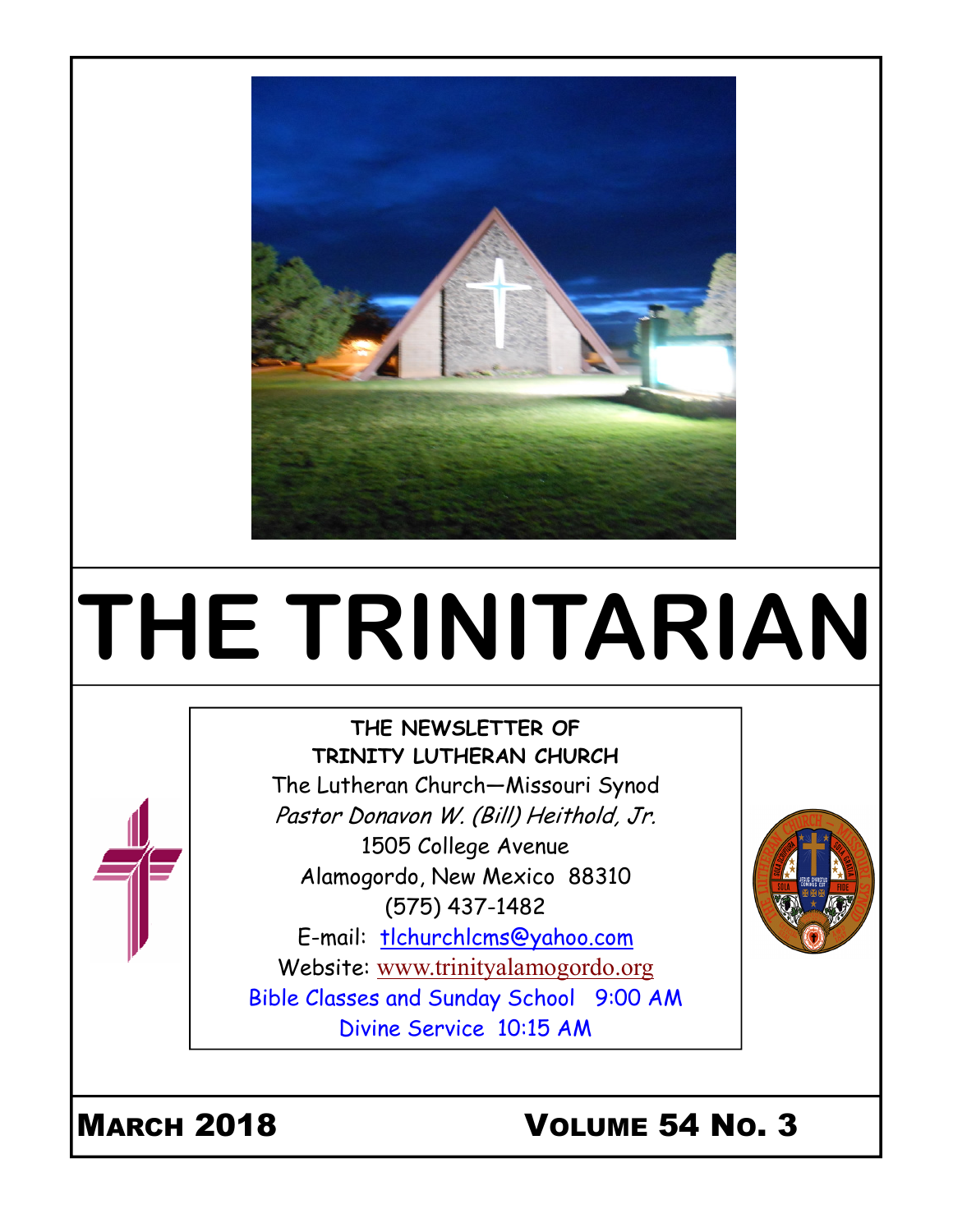# FROM THE PASTOR

What happens in March. We think of the coming of Spring, at least on the calendar. We may think of wind as it seems we get a lot of it this month. We have sayings that if it comes in like a lamb it will go out like a lion which living in the plains states would mean that we were likely to get an early Spring blizzard that kind of takes a person by surprise even though the snow may not last that long.

This year, March almost is a build-up to April where we will begin the new month appropriate to the rising of the Savior alive, breaking forth out of the tomb, like a chick out of an egg or a bunny out of his hole in the ground. From death in March as Good Friday will be in March and with the new month, new life even if it is April Fools day where jokes are played on others. Maybe there is a sermon there.

We have a full month of services where we not only are looking forward to Easter but appropriately are looking at ourselves and how we don't deserve the gifts God is going to give us after this month is over with. In looking at ourselves and why we are in such need of Jesus because of our sins, how important is it for us to then look at the close of this month, the last week, "Holy" week where we see and contemplate what Jesus must have been going through in His mind as well as what He went through bodily and how in saving us from what we deserve, He suffered, bodily and mentally as He bore Hell for us on that cross. He suffered but then, as evidence of His successful fulfilling of the demands of God, rose from the grave, ascended to heaven and is now ruling, bodily in heaven.

One more month of preparation, of ourselves and for Jesus' going to the cross to die but then rise three days later. So we prepare, looking truthfully at ourselves and admitting we are sinners in need of a Savior and then looking to Him as He triumphantly rode into Jerusalem only to be riding to His suffering and death for us.

#### \*\*\*\*\*\*\*\*\*\*\*

#### EVANGELICAL LUTHERAN CHURCH IN SOUTH SUDAN

Later this month Pastor Cramm will be heading overseas to teach a course on the Old Testament at the Seminary in South Sudan. Thanks for all the donations to cover his costs, also relay your thanks to the Twice Blessed Thrift Store for providing money to cover the cost of the books they will be using in the class. If you look on the bulletin board there is a newsletter with pictures etc., of the buildings and articles on what is happening there. Take a look at it. It was good to see that he will not be conducting classes in a mud hut or an open air classroom. Keep him in your prayers for travel and the ability to put into words what the students need to know about the Old Testament as he teaches them how the Old Testament points throughout to our Lord and Savior Jesus Christ.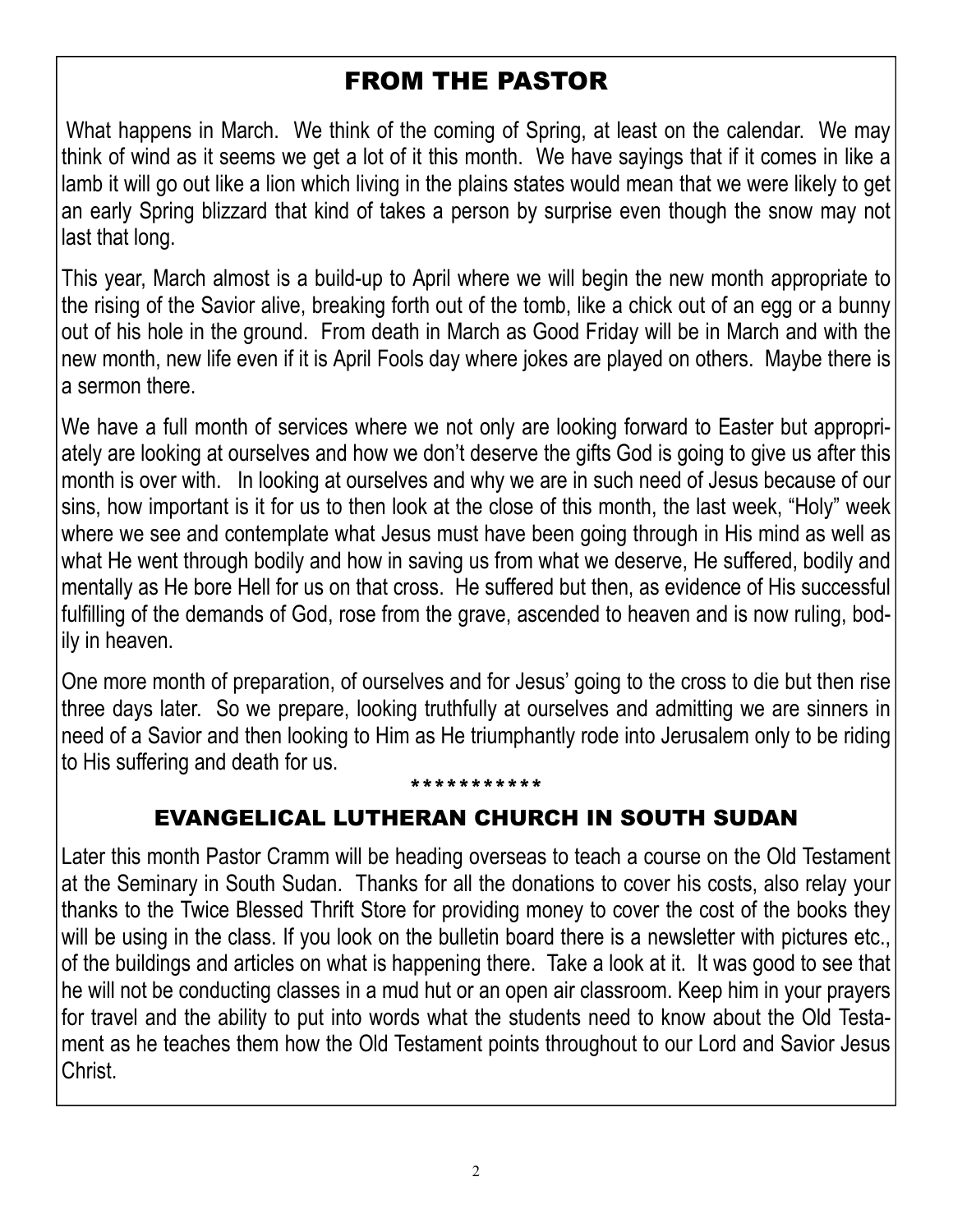| <b>BOARD PRESIDENT</b>                                                                                                                                                                                                                                                                                                                                                                                                                                                                                                                                                                                                                                                                                                                                                                                                                                                                                                                                                                                                                     | The floor tile replacement in the sanctuary is                                                                                                                                                                                                                                                                                                                                                                                                                                                                                                                                                                                                                                                                                                                                                                                                                                                      |
|--------------------------------------------------------------------------------------------------------------------------------------------------------------------------------------------------------------------------------------------------------------------------------------------------------------------------------------------------------------------------------------------------------------------------------------------------------------------------------------------------------------------------------------------------------------------------------------------------------------------------------------------------------------------------------------------------------------------------------------------------------------------------------------------------------------------------------------------------------------------------------------------------------------------------------------------------------------------------------------------------------------------------------------------|-----------------------------------------------------------------------------------------------------------------------------------------------------------------------------------------------------------------------------------------------------------------------------------------------------------------------------------------------------------------------------------------------------------------------------------------------------------------------------------------------------------------------------------------------------------------------------------------------------------------------------------------------------------------------------------------------------------------------------------------------------------------------------------------------------------------------------------------------------------------------------------------------------|
| The Board of Directors met on February 15th.                                                                                                                                                                                                                                                                                                                                                                                                                                                                                                                                                                                                                                                                                                                                                                                                                                                                                                                                                                                               | ongoing. The trustees are looking into the cost of                                                                                                                                                                                                                                                                                                                                                                                                                                                                                                                                                                                                                                                                                                                                                                                                                                                  |
| Dick Dommers, Head Elder, reported that Pastor                                                                                                                                                                                                                                                                                                                                                                                                                                                                                                                                                                                                                                                                                                                                                                                                                                                                                                                                                                                             | replacing the carpet in the sanctuary and youth room                                                                                                                                                                                                                                                                                                                                                                                                                                                                                                                                                                                                                                                                                                                                                                                                                                                |
| and Lisa Cramm's transfers came in; they were                                                                                                                                                                                                                                                                                                                                                                                                                                                                                                                                                                                                                                                                                                                                                                                                                                                                                                                                                                                              | and cleaning the carpets in the great room, adult                                                                                                                                                                                                                                                                                                                                                                                                                                                                                                                                                                                                                                                                                                                                                                                                                                                   |
| installed as new members on February 25, 2018.                                                                                                                                                                                                                                                                                                                                                                                                                                                                                                                                                                                                                                                                                                                                                                                                                                                                                                                                                                                             | Sunday school room, Pastor's and secretary's                                                                                                                                                                                                                                                                                                                                                                                                                                                                                                                                                                                                                                                                                                                                                                                                                                                        |
| Since Lent is upon us, Dick requested that elders                                                                                                                                                                                                                                                                                                                                                                                                                                                                                                                                                                                                                                                                                                                                                                                                                                                                                                                                                                                          | offices.                                                                                                                                                                                                                                                                                                                                                                                                                                                                                                                                                                                                                                                                                                                                                                                                                                                                                            |
| contact those members who have not attended                                                                                                                                                                                                                                                                                                                                                                                                                                                                                                                                                                                                                                                                                                                                                                                                                                                                                                                                                                                                | A sheet containing needed "cleanup" items prior to                                                                                                                                                                                                                                                                                                                                                                                                                                                                                                                                                                                                                                                                                                                                                                                                                                                  |
| lately by phone in lieu of the traditional letter,                                                                                                                                                                                                                                                                                                                                                                                                                                                                                                                                                                                                                                                                                                                                                                                                                                                                                                                                                                                         | Easter has been posted on the bulletin board in the                                                                                                                                                                                                                                                                                                                                                                                                                                                                                                                                                                                                                                                                                                                                                                                                                                                 |
| reminding them of the reason for our Lenten                                                                                                                                                                                                                                                                                                                                                                                                                                                                                                                                                                                                                                                                                                                                                                                                                                                                                                                                                                                                | narthex.                                                                                                                                                                                                                                                                                                                                                                                                                                                                                                                                                                                                                                                                                                                                                                                                                                                                                            |
| services and our Wednesday soup and sandwich                                                                                                                                                                                                                                                                                                                                                                                                                                                                                                                                                                                                                                                                                                                                                                                                                                                                                                                                                                                               | The board approved setting up an ongoing donations                                                                                                                                                                                                                                                                                                                                                                                                                                                                                                                                                                                                                                                                                                                                                                                                                                                  |
| suppers.                                                                                                                                                                                                                                                                                                                                                                                                                                                                                                                                                                                                                                                                                                                                                                                                                                                                                                                                                                                                                                   | line item for Africa Training to support the seminary in                                                                                                                                                                                                                                                                                                                                                                                                                                                                                                                                                                                                                                                                                                                                                                                                                                            |
| Hannah Keeler, Financial Secretary, reported                                                                                                                                                                                                                                                                                                                                                                                                                                                                                                                                                                                                                                                                                                                                                                                                                                                                                                                                                                                               | South Sudan.                                                                                                                                                                                                                                                                                                                                                                                                                                                                                                                                                                                                                                                                                                                                                                                                                                                                                        |
| total income for January was \$16,909.76 General                                                                                                                                                                                                                                                                                                                                                                                                                                                                                                                                                                                                                                                                                                                                                                                                                                                                                                                                                                                           | <b>Bob Klose, President</b>                                                                                                                                                                                                                                                                                                                                                                                                                                                                                                                                                                                                                                                                                                                                                                                                                                                                         |
| Fund income was \$15,585.05. She also reported                                                                                                                                                                                                                                                                                                                                                                                                                                                                                                                                                                                                                                                                                                                                                                                                                                                                                                                                                                                             | * * * * * * * * * * *                                                                                                                                                                                                                                                                                                                                                                                                                                                                                                                                                                                                                                                                                                                                                                                                                                                                               |
| \$1,115 was donated to support the Pretoria                                                                                                                                                                                                                                                                                                                                                                                                                                                                                                                                                                                                                                                                                                                                                                                                                                                                                                                                                                                                | LWML                                                                                                                                                                                                                                                                                                                                                                                                                                                                                                                                                                                                                                                                                                                                                                                                                                                                                                |
| Seminary project last year.                                                                                                                                                                                                                                                                                                                                                                                                                                                                                                                                                                                                                                                                                                                                                                                                                                                                                                                                                                                                                | <b>ROCKY MOUNTAIN DISTRICT CONVENTION</b>                                                                                                                                                                                                                                                                                                                                                                                                                                                                                                                                                                                                                                                                                                                                                                                                                                                           |
| Robyn Luevano, Treasurer, reported that income<br>exceeded expenses by \$1,713.03 for the month<br>of January. Year to Date income has exceeded<br>expenses by \$1,713.03. She reported an<br>additional \$103.00 was donated for the Pretoria<br>Seminary project through the Dollar Project<br>offering bringing the total to \$1,218.00.<br>Cheryl Sandenaw, Evangelism Chair, said the<br>committee has updated the Trinity Daily Prayer<br>list. They also evaluated their annual budget to<br>get a better idea of where the money is spent.<br>Cheryl is continuing to work on bringing Bob Lenz<br>to Alamogordo for presentations at local schools<br>and an evening performance open to the<br>community. Cheryl announced that the Otero<br>County Fair will not start until September 15th.<br>Juli Bailey, Stewardship chairman, suggested<br>deliver them. making Easter baskets for our<br>homebound members and have the elders or<br>youth group will deliver them.<br>Bob Thede, Trustee Chair, reported that the faulty | <b>BOLD IN CHRIST</b><br>June 8-10, 2018 Boulder, CO<br>The registration form is in the January/February<br>"Tiding" or copies can be found under the LWML<br><b>Bulletin Board.</b><br>The Ingathering for the convention is completed<br>layettes, most of the layettes gathered will be<br>donated to Orphan Grain Trail, and Ysleta Mission. A<br>few layettes will go to pregnancy help centers in<br>Boulder.<br>Trinity LWML is collecting items for layettes through<br>A plastic bin is located under the LWML<br>May.<br>bulletin board for your donations. Trinity's Mission<br>Service Quilters group will donate quilts to wrap up<br>the items. We will announce when (sometime in May)<br>and where we will gather to assemble the layettes.<br>Diapers, preferably newborn to 6 months<br>Baby wipes<br>Pacifier (new)<br>Bottle (new)<br>Sleeper Onesie (1<br>piece underwear that |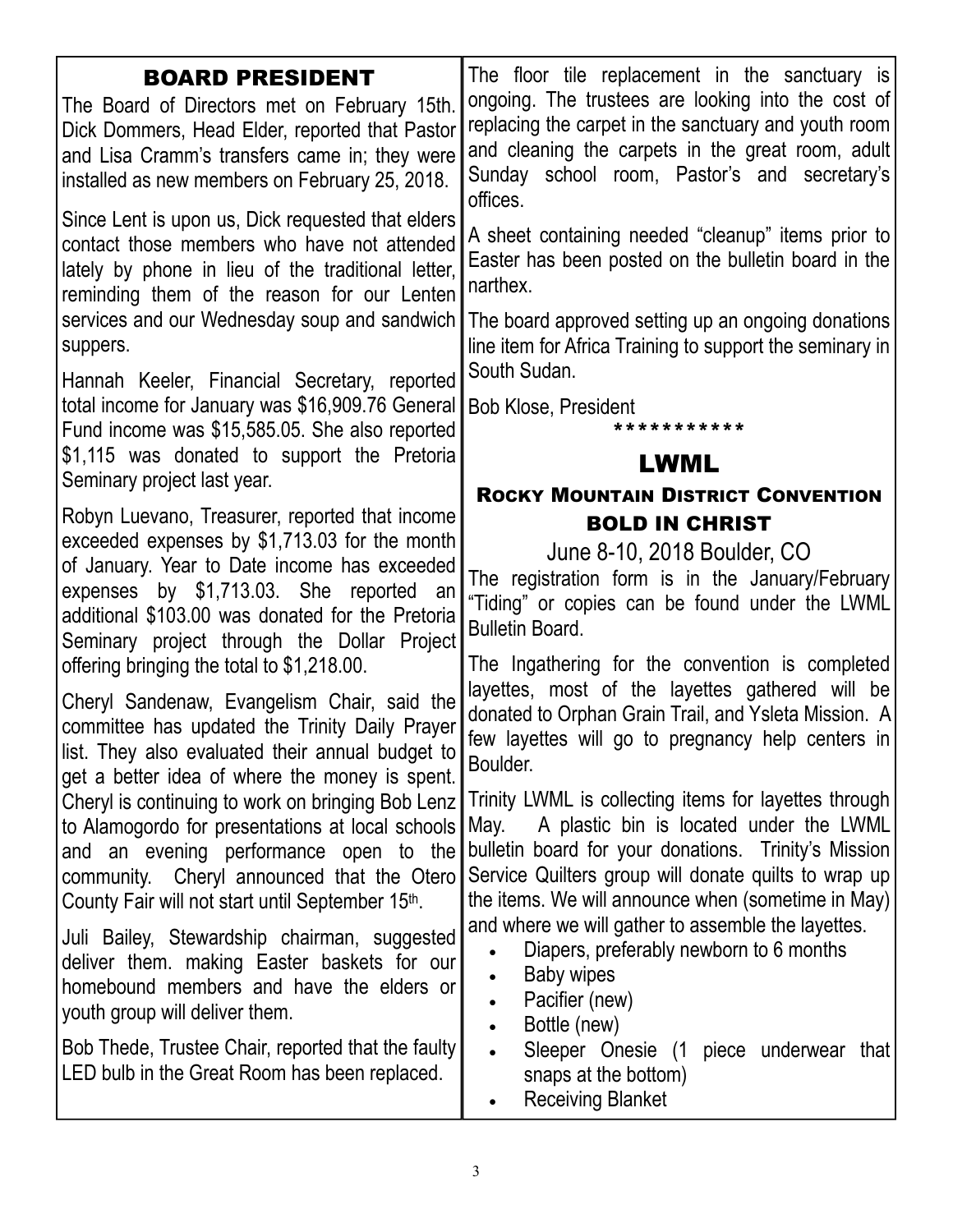| <b>FIRST CALL FOR</b>        |  |
|------------------------------|--|
| <b>NOMINATIONS-2019 LCMS</b> |  |
| <b>CONVENTION</b>            |  |

LCMS has provided information for nominating personnel for various offices and positions within the Synod. Requirements for the positions vary from an Ordained Minister (Ord.), Commissioned Minister (Com.), to a Lay Member of LCMS Congregation. The positions are:

**Officer:** Secretary of the Synod, 1 (Ord.); Commission: Theology and Church Relations, 1 Parish Pastor, 1 Lay.

Boards: LCMS Board of Directors 1 (Com) 1 Lay; LCMS Church Extension Fund 1 (Ord or Com., 2 Lay; Board for National Mission 3 1 (Ord or Com); Concordia Historical Institute 2 (Ord), 1 (Com or Lay); LCMS Foundation 1 (Ord), 1 (Lay); Board for International Mission 1 (Lay); Concordia Publishing House 4 (Lay); Concordia University System 1 (Ord).

Boards of Regents (Colleges and Universities) 1 (Ord), 1 Com), 1 (Lay) each for nine campuses.

Boards of Regents (Seminaries) 2 (Ord), 1 (Com), 1 (Lay) each for two seminaries.

If you are interested in serving or in nominating some one contact Bob Klose, Congregation President, (575) 491-3407. Get information and requirements for the offices.

Bob Klose

\*\*\*\*\*\*\*\*\*\*\*

God proved His love on the cross. When Christ hung, and bled, and died, it was God saying to the world, "I love you."

#### —-Billy Graham "Faith is permitting ourselves to be seized by the things we do not see." for details.

—-Martin Luther

#### CONGREGATION MEETING REPORT

A special congregational meeting was held at Trinity Lutheran Church on February 18, 2018. This meeting was called to obtain a vote from the congregation for two projects:

- 1. A motion was presented to the congregation to use the \$1217 that was donated for the Pretoria Seminary Project and dedicate the monies to the African Training Project in South Sudan. Ruth Wilkes so moved and Gerald Moore seconded. Motion carried,
- 2. A motion was presented to the congregation at the request of the Trustee Committee. They requested up to \$7000 for replacement of carpeting in the sanctuary and youth rooms and cleaning of the carpets in the Great Room and social hall and Pastor's and the secretary's offices. Sandy Klose so moved and Jim Wilkes and Cheryl Sandenaw seconded. Motion carried.

Bob Klose, Congregation President

#### \*\*\*\*\*\*\*\*\*\*\*

#### TRINITY YOUTH GROUP SPRING SCHEDULE

MARCH 17: St. Patrick's Day Nacho Night at 5:00 p.m.

APRIL 1—Easter Breakfast served between the Sonrise Service and 10:15 a.m. service. Breakfast will consist of casseroles, muffins, fruit and juice

APRIL 15 at 2:00 PM—White Sands or bowling (depending on what we did on Feb. 18) and Bible study.

MAY-YOUTH GROUP INTERN WILL PLAN—watch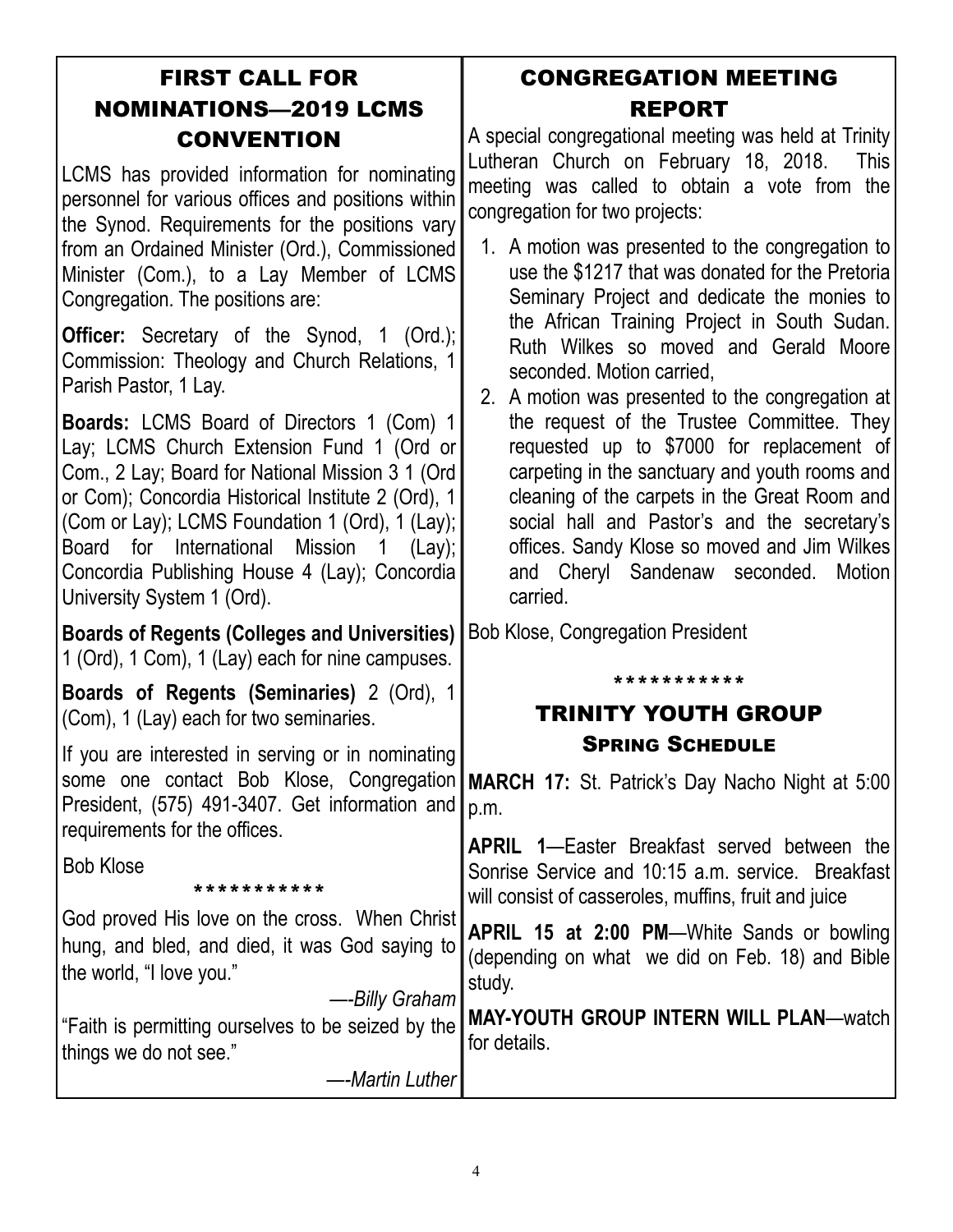| <b>EVANGELISM</b>                                                                                                                                                                                                                                                                                                                                                                         | in volunteering please put a note in my box or let me                                                                                                                                                                                                                                                                                                                                                                                               |
|-------------------------------------------------------------------------------------------------------------------------------------------------------------------------------------------------------------------------------------------------------------------------------------------------------------------------------------------------------------------------------------------|-----------------------------------------------------------------------------------------------------------------------------------------------------------------------------------------------------------------------------------------------------------------------------------------------------------------------------------------------------------------------------------------------------------------------------------------------------|
| The Tract of the Month for March is "Why Do                                                                                                                                                                                                                                                                                                                                               | know.                                                                                                                                                                                                                                                                                                                                                                                                                                               |
| <b>Bad Things Happen?</b> " This booklet, "shares in<br>easy-to-understand language why trouble exists<br>in the world, the benefit that can come from                                                                                                                                                                                                                                    | The Evangelism Committee will be meeting<br>Thursday March 8th at 5:30pm. Anyone is welcome<br>to attend!                                                                                                                                                                                                                                                                                                                                           |
| suffering and what God has done to deal with the<br>evil and pain of this world." It "also provides<br>valuable insights for sharing God's love and<br>reminds readers that His desire is to comfort His<br>people in all situations." If you have ever asked or<br>been asked "Why do bad thing happen?" and no<br>answers were forthcoming, then this is a booklet<br>you need to read. | In closing I would like to quote Ezekiel 3: 18-19<br>(NIV): 18When I say to a wicked man, 'You will<br>surely die,' and you do not warn him or speak out to<br>dissuade him from his evil ways in order to save his<br>life, that wicked man will die for his sin, and I will hold<br>you accountable for his blood. 19 But if you do warn<br>the wicked man and he does not turn from his<br>wickedness or from his evil ways, he will die for his |
| March is the final month for our 2018 Second                                                                                                                                                                                                                                                                                                                                              | sin; but you will have saved yourself.                                                                                                                                                                                                                                                                                                                                                                                                              |
| Mission: Lutheran<br><b>Hispanic</b><br>Quarter<br>Missionary Institute in El Paso, TX.<br><b>The</b><br>institute trains men and women as missionaries<br>for service as evangelists, deacons<br>and                                                                                                                                                                                     | Yours in Christ,<br>Cheryl Sandenaw, Evangelism Chairman<br>* * * * * * * * * * *                                                                                                                                                                                                                                                                                                                                                                   |
| deaconesses to sow the seed of the Gospel                                                                                                                                                                                                                                                                                                                                                 | <b>TRUSTEE</b>                                                                                                                                                                                                                                                                                                                                                                                                                                      |
| among Hispanics throughout the United States<br>and beyond Mission Sunday is always the 3 <sup>rd</sup><br>Sunday of the month, but you can give a mission<br>offering on any Sunday you choose.                                                                                                                                                                                          | <b>Church Clean Up:</b> We would like to do some extra<br>cleaning in our church before Easter. I have posted<br>a sign-up sheet on the bulletin board listing tasks that<br>we would like to have accomplished. These tasks                                                                                                                                                                                                                        |
| <b>Bob Lenz Update</b> – I have been in contact with<br>Michelle Perry who is our liaison with the schools.<br>She is looking at the school scheduling for Fall<br>2018 in order to pick out a date that would work<br>for hosting Bob Lenz. Once the date is chosen,<br>we will begin organizing the event in earnest.                                                                   | can be accomplished any time between now and<br>Palm Sunday. The tasks include window washing,<br>pew cleaning, extra dusting, painting, and other<br>things to get our facilities looking nice. Please sign<br>up to take care of one of the items on the list. If you<br>have any questions please call Bob Thede at 921-<br>6931.                                                                                                                |
| and the Evangelism committee would be very<br>grateful for any and all volunteers that would like<br>to help us. I would be especially grateful if<br>someone were to volunteer to help me with things<br>that can only be done during business hours<br>since I have a full time job Please<br>prayerfully consider helping out.                                                         | Carpet<br><b>Cleaning:</b><br>Replacement and<br>The<br>congregation has approved replacing the carpet in<br>the sanctuary and cleaning carpets in the great room<br>and the social hall. We have chosen Showcase<br>Carpets to do this work. The new carpet we have<br>chosen will be a brown color. We also plan to paint<br>the communion rail and other items in the altar area                                                                 |
| We are still in need of volunteers to pick up<br>attendance sheets after church. It is a very easy<br>job that really doesn't take much time. Volunteers<br>serve for a month at a time. If you are interested                                                                                                                                                                            | to better match the color of the carpet. We hope to<br>have this work accomplished in April after Easter.<br><b>Robert Thede</b><br><b>Trustee Chairman</b>                                                                                                                                                                                                                                                                                         |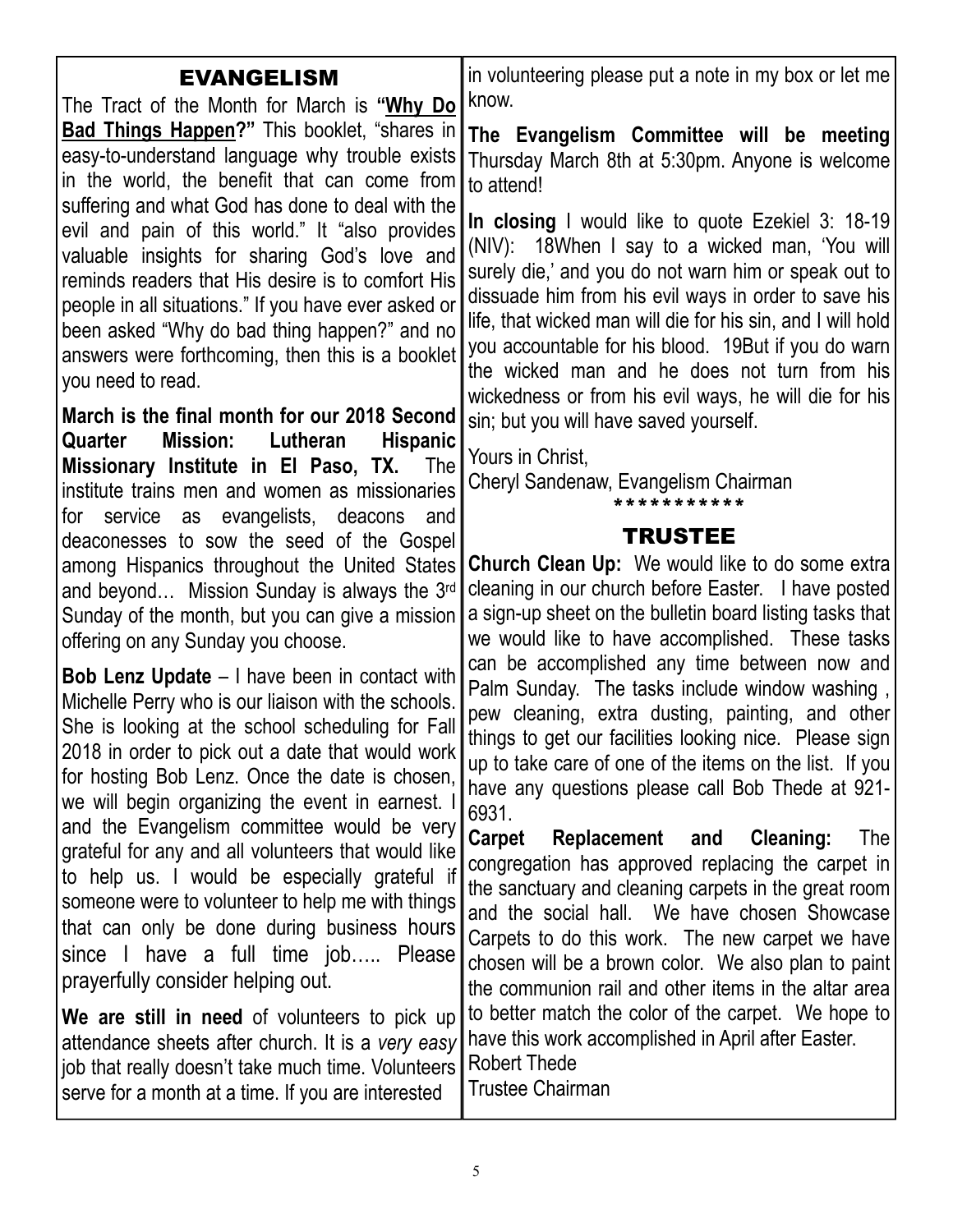#### "...but CALVARY DOES."

The Window by H. W. Gcckel This Day Magazine, Sept. 1952

A man who had misspent his life lay critically ill. Turning to his pastor he asked: "Do you think that a deathbed repentance does away with a whole like of sin?" "No, the pastor answered quietly, "but Calvary doe."

Calvary does away with every sin – the sins of our childhood, the sins of our youth, and those of our old age. "The blood of Jesus Christ, His Son, cleanseth us from all sin," says St. John. "Though your sins be as scarlet, they shall be white as snow; though they be red like crimson, they shall be as wool." And that means all of our sins!

It's not a question of being late or being early, of being more guilty or less guilty, of being very old or being very young – it is merely a question of accepting NOW the abundant pardon which is ours through the limitless love of Jesus Christ, our Savior.

There is love for all, there is mercy for all, and there is pardon for all alike.

Do you feel that you have been harboring some secret sin too long to be forgiven, that you have trampled upon God's grace too long to ask for pardon?" Take heart! The Scriptures tell us that where sin abounded, there did God's love much more abound. If you are still able to read these words, it is not too late. "Now is the accepted time. Now is the day of salvation."

The thief on the cross was late – very late – but not too late! The hour was late in the life of Zacchaeus, but not too late. For he still was

privileged to hear from the lips of the Savior; "This day is salvation come to this house!" This day! Have you recognized this day as a day of grace?

Today Thy mercy call us To wash away our sin. However great our trespass, Whatever we have been: However long from mercy Our hearts have turned away, Thy precious blood can cleanse us, And make us white today.

Do, nothing that we can do can make up for a whole life of sin. But Christ can, and Calvary does! \*\*\*\*\*\*\*\*\*\*\*

#### REQUEST FOR ASSISTANCE

It's come to the board of directors' attention that there is a need for transportation assistance for some of our members. If you are willing to provide transportation please contact Juli Bailey, Stewardship Chair, (907) 351-3117, so she can compile a list. If you, or a family member need the service let Juli know so she can help with the arrangements. We need to "take care of our own." Bob Klose

#### \*\*\*\*\*\*\*\*\*\*\* THE RED FACED USHER

When an elderly woman asked a church usher to seat her close to the pulpit, he tried to talk her out of it. "if you sit up front, you won't be able to sleep," he said.

The woman looked the usher square in the face and asked, "Do you know who I am?

"No, I don't" he responded

"Well," she said firmly, "I'm the preacher's mother."

Fully embarrassed., the usher asked," "Do you know I am?"

"No". She answered.

"Good!" whispered the fellow. "Sit anywhere you want."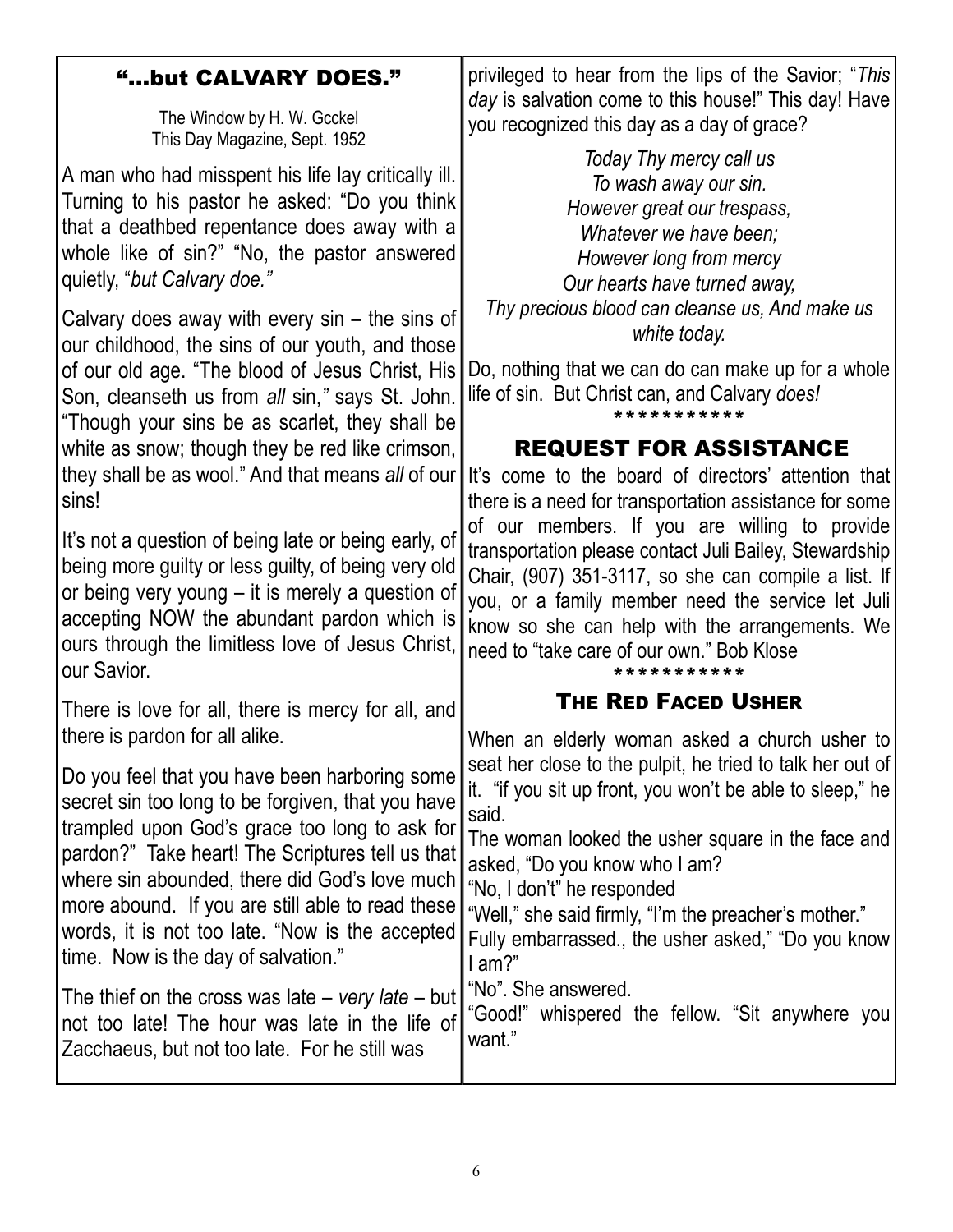"I'm playing a crowd member in the Passion Play. I was going to play Pilate 'til

I found out I'd have to wash my hands."

#### HAPPY ANNIVERSARY

Hank & Rosanne Wehmeyer March 24 Gerald & Gayan Moore March 30 \*\*\*\*\*\*\*\*\*\*\*

#### LONG-TERM PRAYERS

Eric Bell, Caitlin Boverie, Red Chesbro, Mike Debaar, Nicole Doth, Carol Fox, Renee Gocis, Don Gressman, Tom Hollander, Gene & Eldeen Humphrey, Kristie & John Humphrey, Myron Marquardt, Jackie Monso, Robbie Nowell, Cindy Oberling, Mary Palmos, Alex Pearson, Judy Piepkorn, Margaret Romero, Justin Salmon, Carol Schultz, Jessie Sharette, Judy Sharpe, Lynne Skinner, William Stewart, Austin Tice, Irvin Torres, Marea Turnbul, Eric Van Horn, Vertein family, Ward family \*\*\*\*\*\*\*\*\*\*\*

#### A POTLUCK OF PEOPLE

Many congregations enjoy gathering for potluck dinners—meals largely unplanned, when people bring food to share. Usually, the main dishes, salads and desserts balance out. The fun is the variety mixing together on a plate and the surprise factor of what's contributed.

Churches and communities -- even families – are potlucks of a sort, too. When groups assemble, each person contributes something unique and sometimes unexpected. When all is mixed together, the whole is truly greater that the sum of parts. A beautiful balance often results: One is a good singer, the other writes well; some are strong leaders, others dependable team members; some are traditional, other innovative. Together, it delicious!

Potlucks are sometimes called covered-dish dinners. But don't keep your gifts "covered"! Share them because you're a valued part of the whole.